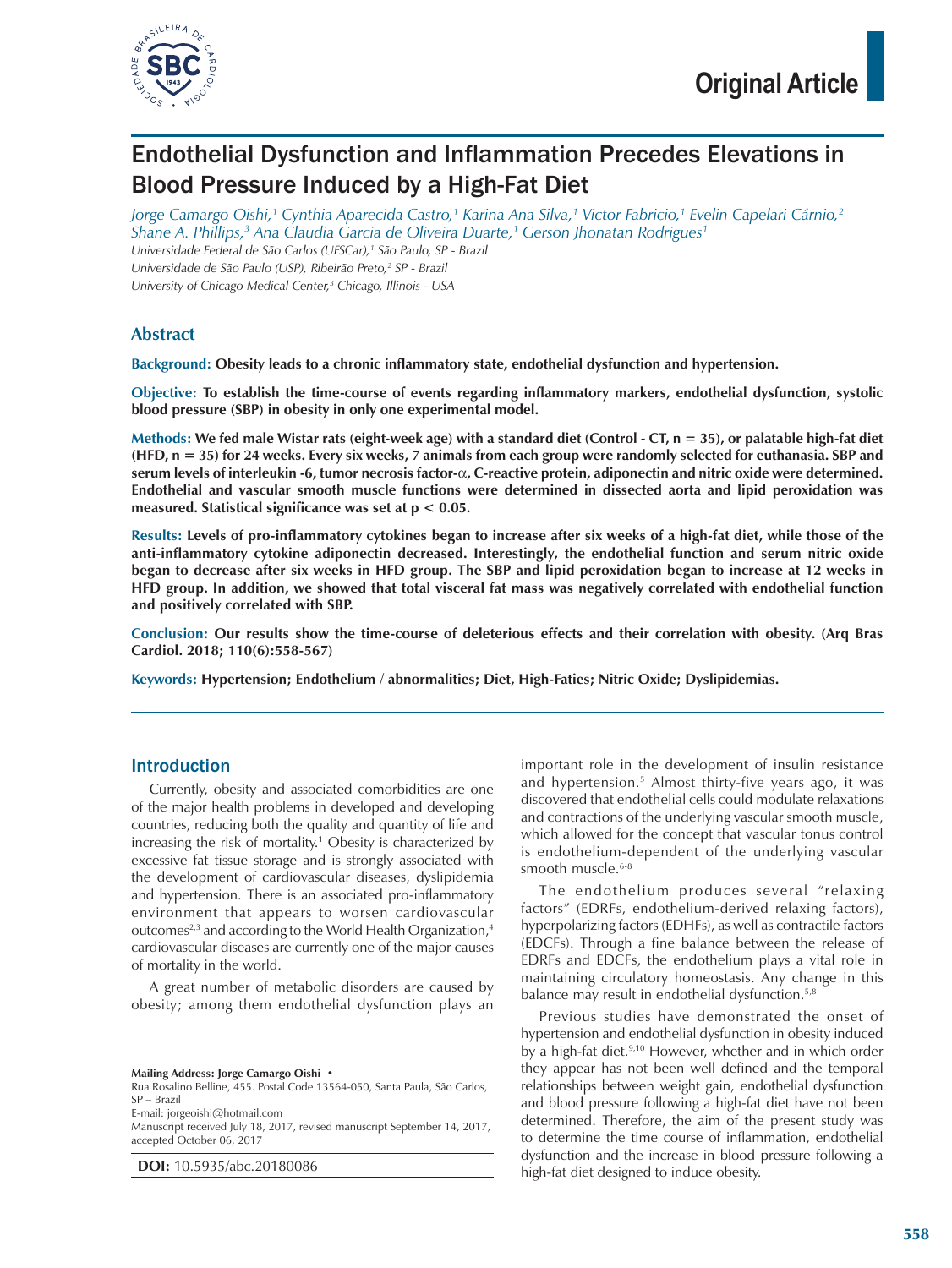## Methods

### Animals and dietary treatments

The experimental protocol was in accordance with the guidelines of the Brazilian College for Animal Experimentation (COBEA) and was approved by the Ethical Committee of the Federal University of São Carlos (026/2013).

Seventy male (8-week-old) Wistar rats (250–300 g) were assigned to two experimental groups with food and water *ad libitum* for 24 weeks: Control (CT, n = 35) was fed a standard diet or HFD ( $n = 35$ ) fed with high-fat diet, that consisted of a standard rat diet plus peanuts, milk chocolate, and biscuits at a proportion of 3:2:2:1 as previously described.11 Standard diet and high-fat diet contained, respectively, 20/20% of protein, 4.5/20% of fat and 55/40% of carbohydrate.11 The caloric values of the diets were approximately 4.07 kcal/g for the standard diet and 5.12 Kcal/g for HFD. At time 0 and after every 6 weeks, 7 rats from CT and 7 from HFD group were randomly euthanized, and blood was collected for experimental analysis.

### Blood pressure measurements in Conscious Rats

Indirect systolic blood pressure (SBP) was measured two days before euthanasia every 6 weeks using tail-cuff plethysmography (Power Lab 8/35, AD Instruments, Pty Ltda, CO), as described by Rodrigues et al.<sup>12</sup> Mean SBP was calculated from an average of four successive measurements in each animal.

### Vascular reactivity studies

The animals were anaesthetized with isoflurane and euthanized by decapitation. Thoracic aortas were isolated and cleaned of adherent connective tissues, and placed in a Krebs solution, as described previously.13 Aortas were carefully mounted as ring preparations ( $\leq 4$  mm in length) and placed in bath chambers containing Krebs solution at 37°C continuously bubbled with 95%  $O_2$  and 5%  $CO_{2'}$ pH 7.4 in an isometric myograph (model 610 DMT-USA) and recorded by a PowerLab8/SP data acquisition system (AD Instruments Pty Ltd., Colorado)*.* The aortic rings were submitted to a tension of 1.5 g, which was readjusted every 15 min during a 60 min equilibration period before adding the given drug. Experiments were done in aortic rings with intact endothelium and also in denude endothelium aortic rings. Endothelial integrity was assessed by the degree of relaxation induced by 1  $\mu$ mol/l acetylcholine (ACH) in the presence of contractile tone induced by phenylephrine  $(0.1 \mu m/l)$ . The ring was considered with intact endothelium if the relaxation with acetylcholine was higher than 80%. In endothelium-denuded aortas, the relaxation to ACH was less than 5%. After the endothelial integrity test, aortic rings were pre-contracted with phenylephrine (100 nM). When the plateau was reached, concentration–effect curves to acetylcholine (0.1nM to 0.1mM) in intact endothelium aortic rings or concentration–effect curves for NO donor sodium nitroprusside (SNP) in denude endothelium aortic rings were constructed. Concentration curves were fitted with a sigmoidal dose-response equation which disclosed the maximal effect

(MaxE) and the negative logarithm of the agonist that produces half-maximal response (pD2) using GraphPad Prism (GraphPad Software In, USA).

### Body fat composition

Visceral adipose tissue (VAT) was dissected (mesenteric, epididymal and retroperitoneal white adipose tissues) and weighed to evaluate central adiposity.

### Aorta lipid peroxidation (Ferrous oxidation-Xylenol Orange – FOX)

Thoracic aortas were isolated and cleaned of adherent connective tissues. The methodology was described by Jiang et al.14 The ferrous oxidation−xylenol orange (FOX), measures lipid peroxides (cumene hydroperoxide – CHP), one of the main products of lipid peroxidation. For the standard assay, the following reagents were added sequentially: 0.25 mM FeSO<sub>4</sub>, 25 mM  $H2SO_{4}$ , 0.1 mM xylenol orange, and water to a total of 0.9 ml. A sample of tissue extract (20-100  $\mu$ L) was added, and the final volume was adjusted to 1 ml with water. Blanks were prepared by replacing tissue extract with water. Samples were incubated at room temperature until the reaction was complete (40 min), and absorbance at 560 nm was measured.

### Serum nitrite and nitrate (NOx)

Serum nitric oxide levels were obtained by measuring the serum concentrations of its stable end-products nitrite  $(NO<sub>2</sub>)$  and nitrate  $(NO<sub>3</sub>)$ , collectively known as NOx, as described previously.15 The NO/ozone chemiluminescence method was performed using the NO Analyzer 280i (Sievers, Boulder, CO, USA).

### Determination of adiponectin and inflammatory cytokines

Quantification of adiponectin and inflammatory cytokines tumor necrosis factor- $\alpha$  (TNF- α), interleukin 6 (IL-6) and C-reactive protein (CRP) in serum was performed using the enzyme-linked immunosorbent assay (ELISA) kit. IL-6 and TNF-α were evaluated using commercial OptEIA kits (BD Biosciences, Pharmingen, USA). Adiponectin and CRP were analyzed using Duo Set kits (R&D Systems, USA). All kits were used according to the manufacturers' instructions, and the results were expressed in pg/mL for all cytokines evaluated.

### Morphological and histological evaluation

Aorta segments were quickly cleaned from the surrounding tissues and blood, cut into rings fixed in formalin 37% and embedded in paraffin blocks. Later,  $4-\mu$ m thick sections were cut with a microtome (Leitz 1512, IMEB, USA), placed onto glass microscope slides and stained with hematoxylin and eosin using the standard methods. Images of transverse sections of the arterial segments were captured using a camera connected to an optical microscope (Leica DM 2000). External diameter (ED) was obtained by measuring the surfaces of the adventitia and internal diameter (ID) from the endothelium surface. The media thickness was obtained by dividing the difference ED - ID by 2 ( $\delta$  = ED - ID/2). The media/lumen ratio was calculated from the area data. The images were analyzed using the ImageJ analysis software, as described previously.<sup>16</sup>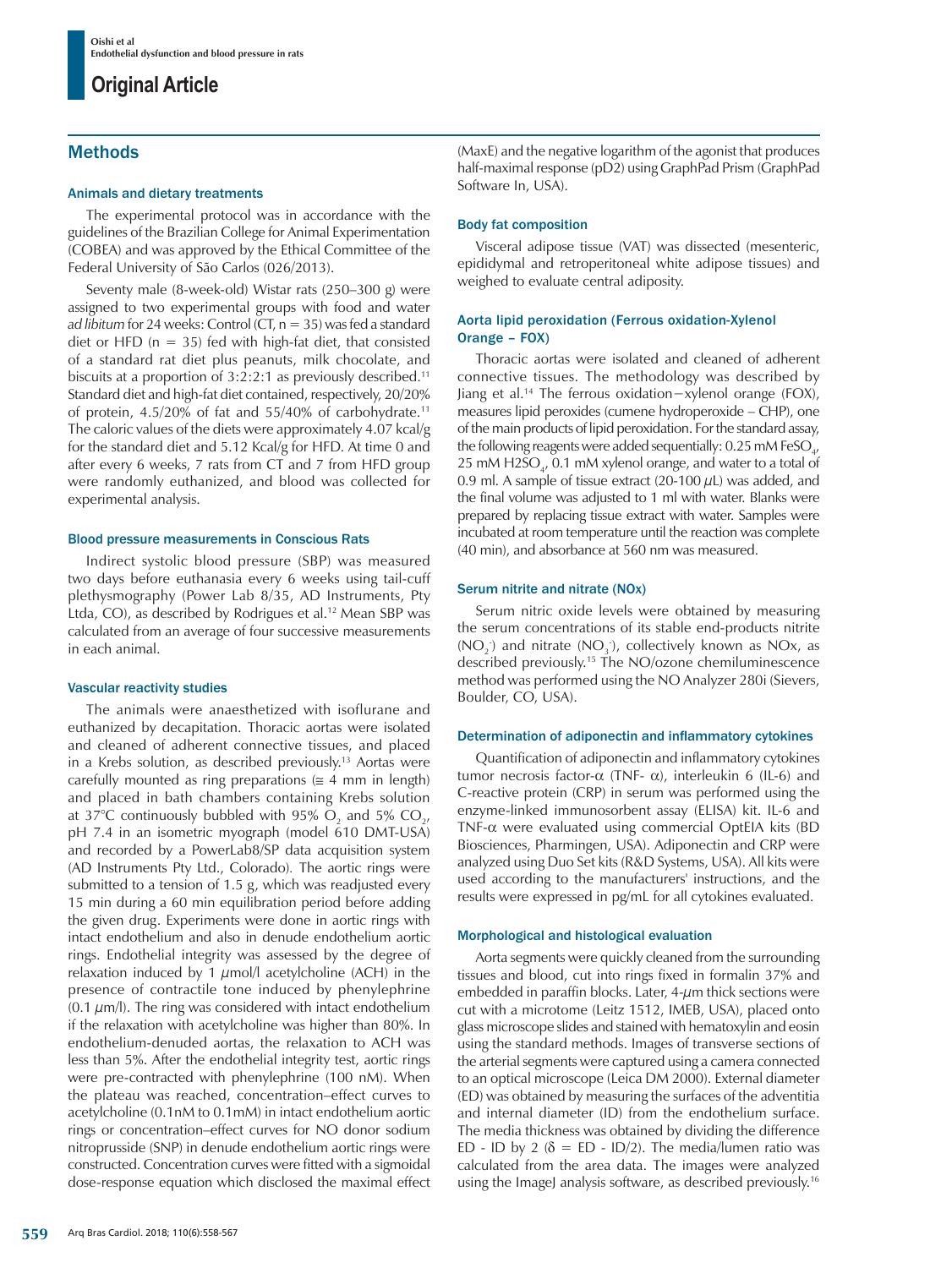#### Statistical analysis

The normality of distribution (of all quantitative and continuous variables) was checked using the Kolmogorov-Smirnov test. A sample of 7 animals in each group was required to provide 85% statistical power with a two-tailed alpha of 0.05 for pD2 and 90% for all other variables analyzed in this study. Differences between the CT and HFD groups were compared using two-way repeated measures analysis of variance ANOVA. When differences were indicated, a Newman-Keuls post hoc analysis was used with a statistical significance set at  $p < 0.05$ . These data were expressed as mean  $\pm$  SD (Statistica software 7.0, StatSoft. Inc, USA). Vascular reactivity data of pD2 and Emax were expressed as mean  $\pm$  SD with a statistical significance set at p < 0.05 (Graphpad Prism 3.0). Pearson correlation was made between pD2 and the SBP, pD2 and VAT, blood pressure and VAT, IL-6 and pD2, TNF-α and pD2, CRP and pD2 and between adiponectin and pD2, with a statistical significance of 5%.

### **Results**

#### Total visceral adipose tissue

The sum of the weight of the retroperitoneal, visceral and epididymal adipose tissues – (VAT) was higher in HFD than in the CT group at 6 weeks. At 24 weeks, fat weight was 300% higher in the HFD than the CT group. VAT in the CT group increased at 12 weeks compared to 6 weeks, but remained unchanged for the rest of the experimental period (Figure 1).

#### Inflammatory status

The inflammatory cytokines IL-6, TNF-α and CRP were increased in serum of HFD animals in 6, 12, 18 and 24 weeks when compared to the CT group (Figure 2 A, B, C). On the other hand, the levels of serum adiponectin decreased in the HFD group after 6, 12, 18 and 24 weeks of the experimental protocol (Figure 2 D). In the CT group, no changes were found in these cytokine levels.

### Vascular reactivity

No differences were found (Figure 3A) in the endotheliumdependent relaxation induced by acetylcholine (pD2) in the CT group over the entire experimental period. On the other hand, the pD2 was impaired in aortas of obese animals at 6, 12, 18 and 24 weeks compared to CT rats. Moreover, we observed a decrease in pD2 throughout the experimental period in HFD group (Figures 3B, C).

No differences were observed in the maximum relaxant effect (MaxE) in both CT and HFD groups. In endotheliumdenuded aortic rings, there were no differences in the pD2 and MaxE to endothelium-independent relaxation induced by SNP in the CT and HFD groups in all the weeks evaluated (Table 1).

There was a strong negative correlation between pD2 and SBP ( $r = -0.722$ ,  $p < 0.01$ ). Moreover, we found a negative correlation between pD2 and VAT ( $r = -0.729$ ,  $p < 0.01$ ), between pD2 and inflammatory cytokines (pD2 and IL-6,  $r = -0.74$ ; pD2 and TNF- $\alpha$ ,  $r = -0.86$ ; pD2 and CRP,  $r = -069$ ,  $p < 0.05$ ) and a positive correlation between  $pD2$  and adiponectin ( $r = 0.77$ ,  $p < 0.01$ ).

### Serum nitric oxide (NO) and aorta lipid peroxidation

By quantification of serum NO metabolites, we observed that NO level decreased at 6 weeks in HFD rats and remained lower throughout the experimental period when compared to the CT group. The time of experiment had no effect on NO concentrations in CT and the HFD groups (Figure 4).

Levels of lipid peroxidation in aorta increased at 12 weeks of a high-fat diet and remained high throughout the experimental period when compared to the CT group. In the HFD group, there was an increase in lipid peroxidation at 12 weeks when compared to 6 weeks (Figure 5).



**Figure 1 –** *Visceral adipose fat (VAT) in control (CT) and high-fat diet (HFD) groups over the weeks. \*P < 0.05, compared with CT; + p < 0.05, within-group comparison (0 vs. 6, 6 vs. 12, 12 vs. 18, 18 vs. 24 weeks). Seven rats from each group were compared at each time point.*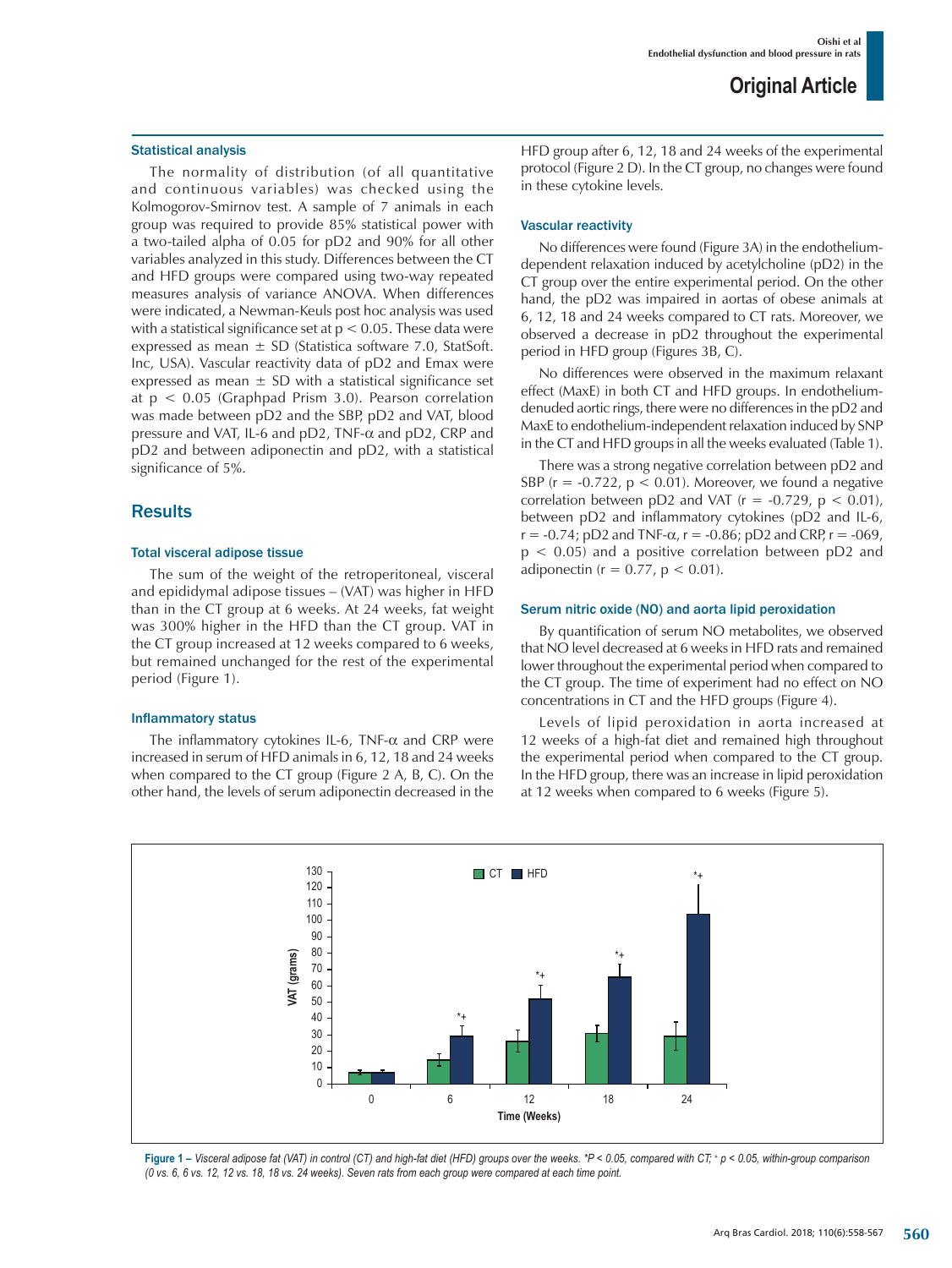

**Figure 2 –** *Serum interleukin-6 (IL-6) (A), tumor necrosis factor-α (TNF-α) (B), C-reactive protein (CRP) (C) and adiponectin (D) in the control (CT) and high-fat diet (HFD) groups over time. \*P < 0.05, CT compared with HFD group; + p < 0.05, within-group comparison (0 vs. 6, 6 vs. 12, 12 vs. 18, 18 vs. 24 weeks). Seven rats from each group were compared at each time point*

### Systolic blood pressure

As shown in Figure 6, high-fat diet induced an increase in SBP at 12, 18 and 24 weeks in the HFD group when compared to the CT group. Moreover, a positive correlation was found between SBP and VAT ( $r = 0.756$ ,  $p < 0.01$ ) in the HFD, and no significant differences in blood pressure were found in the CT group.

### Alterations in the vascular structure

Table 2 shows that high-fat diet induced an increase in aortic medial thickness after 18 weeks and 24 weeks, and decreased the ID after 24 weeks in HFD compared to CT group ( $p < 0.05$ ), resulting in an increase in the media thickness/lumen ratio after 18 and 24 weeks. In HFD group, there was an increase in the intima-media thickness after 18 weeks of high-fat diet, a decrease in the ID after 12 weeks, and an increase in the media thickness/lumen ratio in the aorta after 18 weeks of high-fat diet.

## **Discussion**

To the best of our knowledge, this is the first study that has detected the time course of vascular function, vascular structure, oxidative stress and inflammatory status during the obesity progression in just one experimental model. Our findings showed that inflammatory state and endothelial dysfunction precedes the development of high blood pressure induced by high-fat diet. Obesity progression was associated with increased predisposition to pathological conditions and to common features of cardiovascular risk factors, including hypertension and endothelial dysfunction.<sup>17</sup>

The high-fat diet used in this study induced differences in adiposity between HFD and CT groups, validating our experimental model. The risk of developing obesity-related derangements is proportional to the degree of adiposity<sup>18</sup> and, in particular, to the accumulation of fat in the visceral region.19 In this study, the HFD group had greater VAT mass at 6, 12, 18 and 24 weeks than the CT group.

In obesity, the inflammatory status is distinctive,<sup>19</sup> and is characterized by low-grade inflammation, which results in tissue remodeling and systemic metabolic deterioration over time.<sup>20</sup> Thus, detecting the time of increased inflammation is important for the development of therapeutic intervention.

Adipose tissue is fundamental to the development of inflammation by inducing the increase of pro-inflammatory cytokines, including TNF- $\alpha$  and IL-6,<sup>21</sup> and a decrease in anti-inflammatory chemokines such as adiponectin.<sup>22</sup> In addition, it has been described that  $TNF-\alpha$  contributes to CRP elevation, which is a marker of low-grade inflammatory state, but also has a close relationship with dyslipidemia and endothelial dysfunction.23 In mice, the HFD induced an elevation of IL-6 after 2, 4 and 6 months, $24$  and an increase in plasma levels of pro-inflammatory mediators  $TNF-\alpha$ , IL-6 after 15 weeks.<sup>25</sup>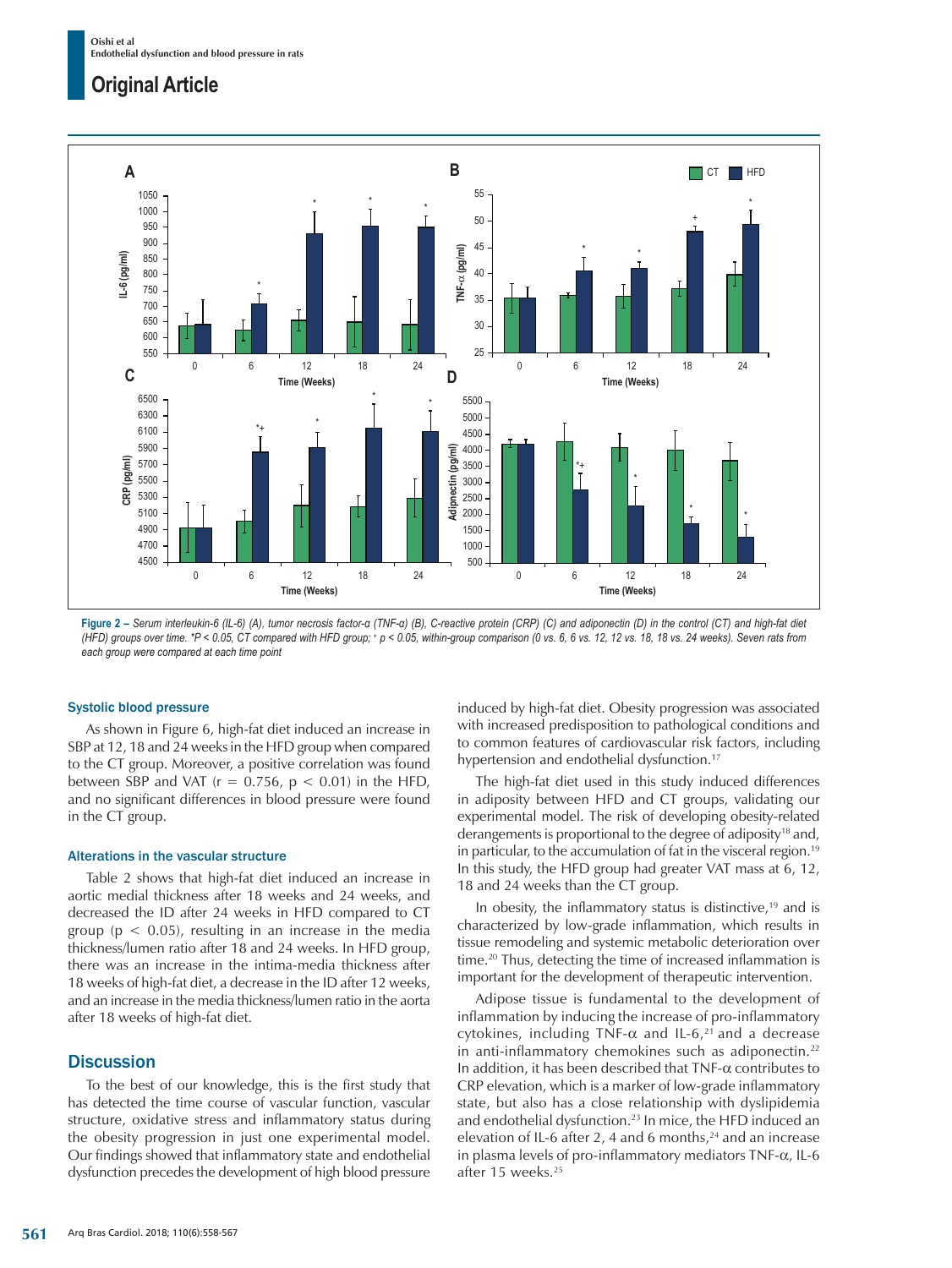

**Figure 3 –** *Concentration-response curve to acetylcholine (endothelium-dependent relaxation) in aortic rings of rats of the control (CT) (A) and high-fat diet (HFD) group (B) groups and half-maximal response pD2 (C) in both groups. \*P < 0.05, CT compared with HFD group in each 6 weeks; + p < 0.05, within-group comparison (0 vs. 6, 6 vs. 12, 12 vs. 18, 18 vs. 24 weeks); seven rats from each group were compared at each time point* 

In the present study, we detected that the levels of inflammatory cytokines TNF-α, IL-6 and CRP increased after 6 weeks in the HFD group and remained higher up to 24 weeks, while the adiponectin concentration was reduced and remained lower in the same period. These results indicate an early development of a low-grade inflammation state in this animal model. TNF- $\alpha$  is involved in the systemic inflammatory response and its levels are increased in the adipose tissue of obese mice compared with lean controls.20 On the other hand, adiponectin, which improves cardiovascular functions and has anti-inflammatory effects<sup>22</sup> decreased after 6 weeks in HFD group and remained lower up to 24 weeks.

Obesity is also associated with an impairment of endothelial cell function and promotes endothelial dysfunction through an array of metabolic disorders including the accumulation of adipose tissue, high blood pressure, dyslipidemia and diabetes, which are linked to vascular oxidative stress.25 The endothelium comprises the inner lining of blood vessels, and forms the interface between the circulating blood and the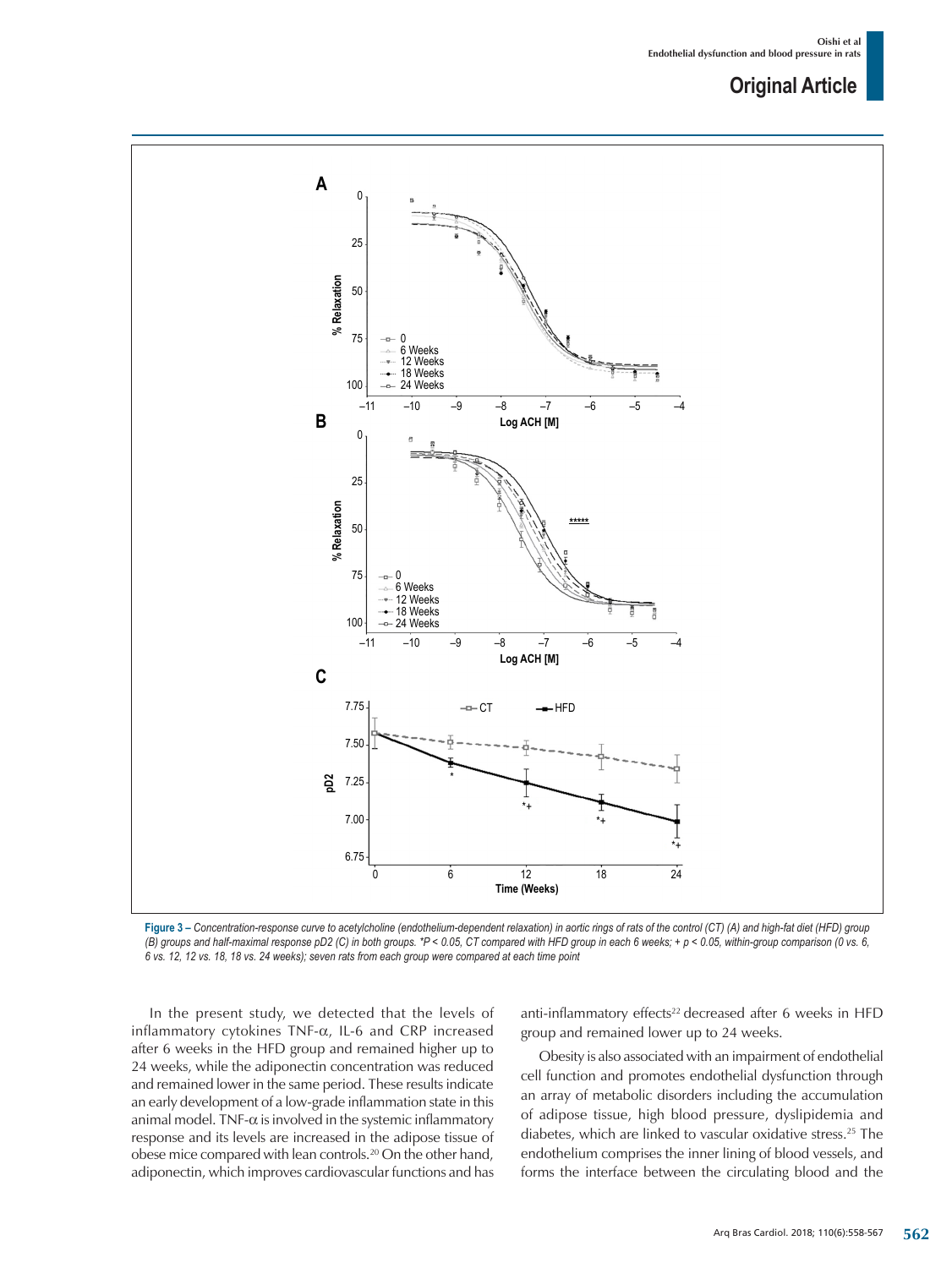**Table 1 – Half-maximal response (pD2) and maximal effect (MaxE) in aortic rings of the rats of the control (CT) and high-fat (HFD) groups. \*P < 0.05, compared with CT group; + p < 0.05, within-group comparison (0** *vs.* **6, 6** *vs***. 12, 12** *vs***. 18, 18** *vs***. 24 weeks)**

|       | <b>Intact Endothelium</b> |                    |                  |                   | <b>Denude Endothelium</b> |                 |                  |                  |
|-------|---------------------------|--------------------|------------------|-------------------|---------------------------|-----------------|------------------|------------------|
| Weeks | pD <sub>2</sub>           |                    | $MaxE(\%)$       |                   | pD <sub>2</sub>           |                 | $MaxE(\%)$       |                  |
|       | СT                        | <b>HFD</b>         | СT               | <b>HFD</b>        | СT                        | <b>HFD</b>      | СT               | <b>HFD</b>       |
| 0     | $7.58 \pm 0.25$           | $7.58 \pm 0.22$    | $90.67 + 7.40$   | $90.87 \pm 7.14$  | $8.69 \pm 0.13$           | $8.68 \pm 0.23$ | $103.8 \pm 2.77$ | $104.6 \pm 3.38$ |
| 6     | $7.52 \pm 0.07$           | $7.37 \pm 0.18$ ** | $93.42 \pm 6.80$ | $90.31 \pm 7.64$  | $8.67 \pm 0.21$           | $8.66 \pm 0.22$ | $98.3 \pm 4.10$  | $100.2 \pm 7.67$ |
| 12    | $7.48 \pm 0.18$           | $7.23 \pm 0.11$ ** | $89.17 + 8.80$   | $90.90 \pm 7.67$  | $8.69 \pm 0.10$           | $8.71 \pm 0.13$ | $102.5 \pm 2.48$ | $103.9 \pm 3.43$ |
| 18    | $7.42 \pm 0.22$           | $712 + 015$ **     | $88.98 + 9.90$   | $89.34 \pm 10.05$ | $8.71 \pm 0.10$           | $8.69 \pm 0.07$ | $105.8 \pm 3.70$ | $104.3 \pm 1.85$ |
| 24    | $7.34 \pm 0.19$           | $6.99 \pm 0.23$ ** | $91.46 \pm 6.61$ | $89.80 \pm 8.59$  | $8.69 \pm 0.07$           | $8.68 \pm 0.14$ | $105.9 \pm 2.98$ | $105.9 \pm 2.11$ |



Figure 4 – Serum nitric oxide (NO) concentration in rats of the control (CT) and high-fat diet (HFD) groups. \*P < 0.05, compared with CT group; \* p < 0.05, within-group *comparison (0 vs. 6, 6 vs. 12, 12 vs. 18, 18 vs. 24 weeks); seven rats from each group were compared at each time point*

vascular wall. It also acts as an endocrine and paracrine organ, which regulates vascular function by secreting a variety of trophic and vasoactive factors that regulate vascular tone, cell adhesion, smooth muscle cell proliferation and inflammation of the vascular wall.<sup>8</sup>

Endothelial dysfunction has a key role in the development of various cardiovascular diseases. In obesity, many factors could negatively affect the endothelium function, which include changes in blood pressure, glucose levels, lipid metabolism and inflammatory system, elevated levels of free fatty acids and oxidative stress, which in turn causes a reduction in the availability of NO. 26-28

We observed that 6 weeks of high-fat diet was sufficient to induce endothelial dysfunction. Moreover, our results suggest that the impaired relaxation to acetylcholine observed in aortas from obese rats is related to a reduction of NO production. The HFD group showed the lowest serum concentration of NO at 6 weeks, which remained low up to 24 weeks. Consistent with our observations, various studies have shown obesity-induced impairment of endothelial function at different points of obesity development. Boustany-Kari et al.29 observed impaired endothelial function in rats fed for 11 weeks on a high-fat diet. In addition, 16 weeks of a high-fat diet in mice led to endothelial dysfunction and increases in systolic pressure in animals.<sup>30</sup>

Moreover, levels of TNF-α are strongly correlated with adiposity and diminished vasodilation in resistance arteries of rats, and IL-6 levels are proportional to adiposity whose elevations result in direct impairments of endothelial function.31 On the other hand, the decreased adiponectin levels are associated with dyslipidemia and cardiovascular diseases. Furthermore, adiponectin can upregulate NO production by modulation of Ser1177 phosphorylation through AMPK and, conversely, IL-6 and TNF-α decrease eNOS Ser1177 phosphorylation, resulting in diminished eNOS activity and less NO generation.<sup>32</sup>

In addition, we found a strong correlation between inflammatory cytokines (TNF-α, IL-6, CRP) and endothelial function  $(pD_2)$ .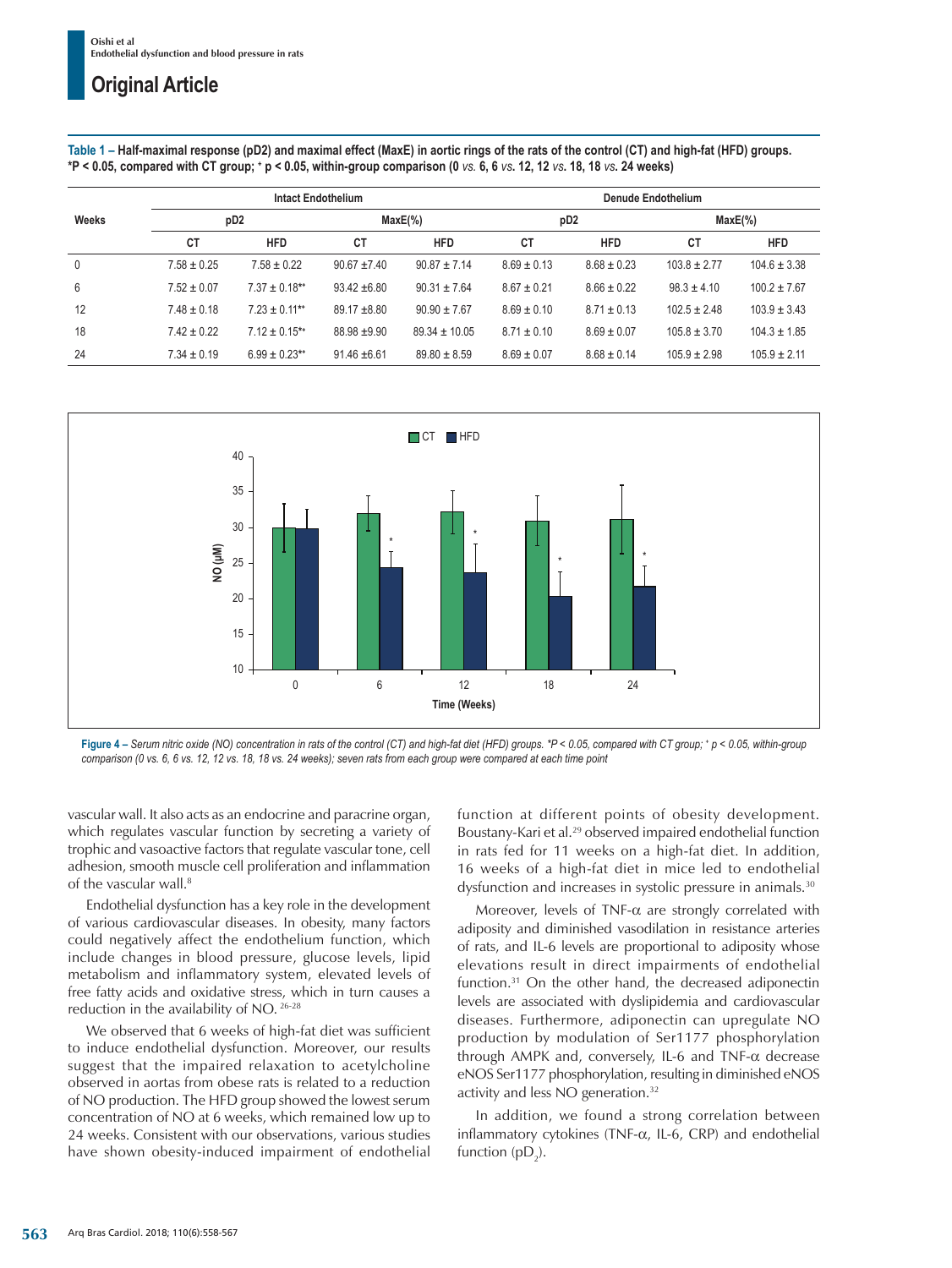

**Figure 5 –** *Lipid peroxidation in aortic rings from rats of control (CT) and high-fat diet (HFD) groups. \*P < 0.05, compared with CT group; + p < 0.05, within-group comparison (0 vs. 6, 6 vs. 12, 12 vs. 18, 18 vs. 24 weeks); seven rats from each group were compared at each time point. CHP: cumene hydroperoxide.*



**Figure 6 –** *Systolic blood pressure in rats of control (CT) and high-fat diet (HFD) groups over 24 weeks. \*P < 0.05, compared with CT group; <sup>+</sup> p < 0.05, within-group comparison (0 vs. 6, 6 vs. 12, 12 vs. 18, 18 vs. 24 weeks); seven rats from each group were compared at each time point*

Our findings are consistent with literature, showing that a high-fat diet treatment for 6 weeks was able to increase VAT. Interestingly, an inverse correlation was observed between VAT and endothelium function (pD<sub>2</sub>). In addition, the levels of these adipokines were altered at 6 weeks in the HFD group, confirming the concept of obesity-related endothelial dysfunction. We showed here that these events occur at an early stage of obesity development.

Obesity is also strongly associated with hypertension, which is a major risk factor for the development of coronary heart diseases. In fact, 79% of hypertension in men was a direct result of excess weight.<sup>33</sup> Hypertension, characterized by chronic high blood pressure, has a multifactorial origin and an endothelial dysfunction can contribute to its genesis and maintenance.5 In the present study, the high-fat diet induced an increase in the SBP at 12 weeks and it continued to increase reaching the maximum values at 18 weeks. These results are

in accordance with Boustany et al.<sup>34</sup> that observed a rise in blood pressure, and increased activity of adipose and systemic renin angiotensin system after 11 weeks of high-fat diet in rats. The Framingham Heart Study reported a close connection between body fat levels and blood pressure in both men and women, and that adiposity emerged as a major factor which can be controlled and that contributes to hypertension.<sup>34</sup> The same occurred in our study, which showed a strong correlation between SBP and VAT.

Interestingly, in the present study, structural alterations in the aorta occurred after a rise in blood pressure. It is well known that hypertension is associated with structural alterations in arteries that could contribute to maintaining hypertension.<sup>35</sup> In addition, although not significantly, the media/lumen ratio starts to increase at 12 weeks, coinciding with the rise of blood pressure, and at 18 and 24 weeks, this increase becomes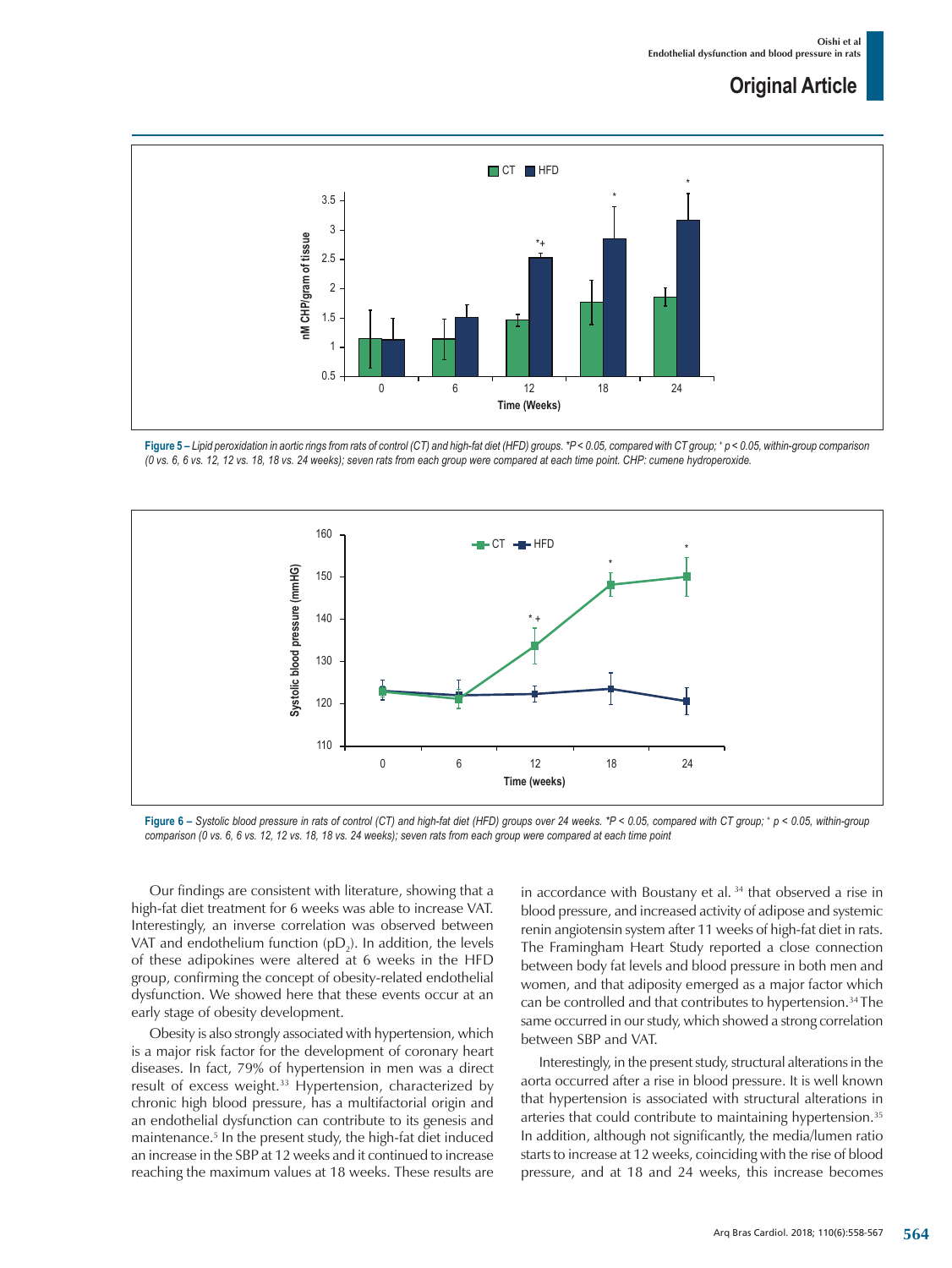**Table 2 – Quantitative values obtained from morphometrical analysis of thoracic aorta thickness from control group (CT, n = 7) and high-fat group**  (HFD, n = 7) rats. Results are expressed as means ± SD. \* P < 0.05, compared with CT group; \* p < 0.05, within-group comparison (0 *vs*. 6, 6 *vs*. 12, **12** *vs***. 18, 18** *vs***. 24 weeks)**

|             |                   | Media Thickness (µm) |                       | Internal diameter (ID) $(\mu m)$ | Media: lumen ratio |                   |
|-------------|-------------------|----------------------|-----------------------|----------------------------------|--------------------|-------------------|
| Weeks       | СT                | <b>HFD</b>           | <b>CT</b>             | <b>HFD</b>                       | СT                 | <b>HFD</b>        |
| $\mathbf 0$ | $157.99 \pm 7.18$ | $157.88 \pm 4.75$    | $2830.64 \pm 75.20$   | $2832.64 \pm 75.98$              | $0.056 \pm 0.00$   | $0.056 \pm 0.01$  |
| 6           | $163.51 \pm 7.51$ | $163.64 \pm 11.98$   | $2967.21 \pm 177.85+$ | $2919.31 \pm 145.46$             | $0.054 \pm 0.00$   | $0.056 \pm 0.00$  |
| 12          | $162.82 \pm 6.67$ | $164.64 \pm 9.64$    | $2976.80 \pm 167.73$  | $2876.36 \pm 99.89+$             | $0.055 \pm 0.01$   | $0.057 \pm 0.00$  |
| 18          | $161.65 \pm 9.95$ | $178.20 \pm 5.26$ *+ | $2987.53 \pm 156.18$  | $2854.40 \pm 133.40$             | $0.054 \pm 0.00$   | $0.062 \pm 0.00*$ |
| 24          | $164.21 \pm 9.51$ | $181.96 \pm 9.73$ *  | $3045.25 \pm 168.01$  | $2835.53 \pm 167.74*$            | $0.054 \pm 0.00$   | $0.064 \pm 0.01*$ |

significant. Chen et al.<sup>36</sup> found that the high-fat diet induced the increase in media thickness after 9 weeks. Our findings are in good agreement with these reports.

High-fat diet can also induce vascular pathogenesis, including effects on the aorta, leading to changes in vascular structure. Clinical and experimental studies have shown that increased body mass index is often associated with stiffening and increased arterial wall thickness.<sup>37</sup> These alterations found in this study are important predictors of increased cardiovascular mortality.

Previous studies in animals suggested that hypertension is associated with an increased formation of reactive oxygen species (ROS) from all layers of the vascular wall.<sup>38</sup> In agreement with these results, our findings showed an increase in lipid peroxidation (used as a marker of oxidative stress) in aortic rings at the same time that SBP increased, starting at 12 weeks. Moreover, Kobayasi et al.<sup>30</sup> found a reduced antioxidant activity, increased local vascular inflammation and impaired endothelium-dependent relaxation in mice fed on a high fat diet at 16 weeks. The release of IL-6, mainly from abdominal adipocyte sources might have a pivotal role in the relationship between oxidative stress and endothelial dysfunction. IL-6 and TNF-α contribute to CRP elevation, a marker of low-grade inflammatory state, and also have a close relationship with endothelial dysfunction.23

As mentioned earlier, obesity is commonly associated with oxidative stress,  $39$  which is able to modify vascular tonus by impeding NO bioavailability and/or signaling.<sup>38</sup> We have observed that 6 weeks of high-fat diet decreased NO circulating levels without significant effects on aortic lipid peroxidation at this point of obesity progression. Thus, these results suggest that the decrease in circulating NO levels precedes the increase in oxidative stress. During the oxidative stress state, excessive production of ROS reduces the bioactivity of NO due to its rapid oxidative inactivation by the ROS superoxide (O<sub>2</sub> $^{\circ}$ ).<sup>38</sup>

According to Victor et al.,<sup>40</sup> while visceral fat stores expand, adipocytes generate increasing levels of ROS. In the present study, the high-fat diet induced the accumulation of abdominal fat that could trigger lipid peroxidation in the aorta at 12 weeks, which persists up to 24 weeks.

One limitation of this study was the fact that visceral fat mass was evaluated by dissection of adipose tissue.

Dual-energy X-ray absorptiometry (DXA), the gold standard method for assessment of body fat mass, would provide more comprehensive data of body composition; but, unfortunately, the method could not be performed in this study.

Our data suggest that even at early stages of development, obesity (6 weeks) can trigger chronic inflammation and impairment of endothelial function. This impairment appears most closely related to inflammatory cytokines and expansion of VAT.

## **Conclusion**

In conclusion, development of obesity first led to a reduction of endothelial function, which continued to decline over the weeks, and to systemic inflammation, followed by an increase in blood pressure, lipid peroxidation and changes in aortic structure. Our work is relevant in showing the relationship of obesity with chronic inflammation, endothelial dysfunction and hypertension. Despite many studies in this area, the results we found are a further step towards to the development of therapeutic strategies to prevent these abnormalities.

## Author contributions

Conception and design of the research and Obtaining financing: Oishi JC, Duarte ACGO, Rodrigues GJ; Acquisition of data: Oishi JC, Castro CA, Silva KA, Fabricio V, Cárnio EC, Duarte ACGO, Rodrigues GJ; Analysis and interpretation of the data: Oishi JC, Castro CA, Silva KA, Fabricio V, Cárnio EC, Phillips SA, Duarte ACGO, Rodrigues GJ; Statistical analysis: Oishi JC; Writing of the manuscript: Oishi JC, Castro CA, Silva KA, Fabricio V, Duarte ACGO, Rodrigues GJ; Critical revision of the manuscript for intellectual content: Oishi JC, Castro CA, Silva KA, Cárnio EC, Phillips SA, Duarte ACGO, Rodrigues GJ.

## **Potential Conflict of Interest**

No potential conflict of interest relevant to this article was reported.

## **Sources of Funding**

This study was funded by CNPq and partially funded by FAPESP.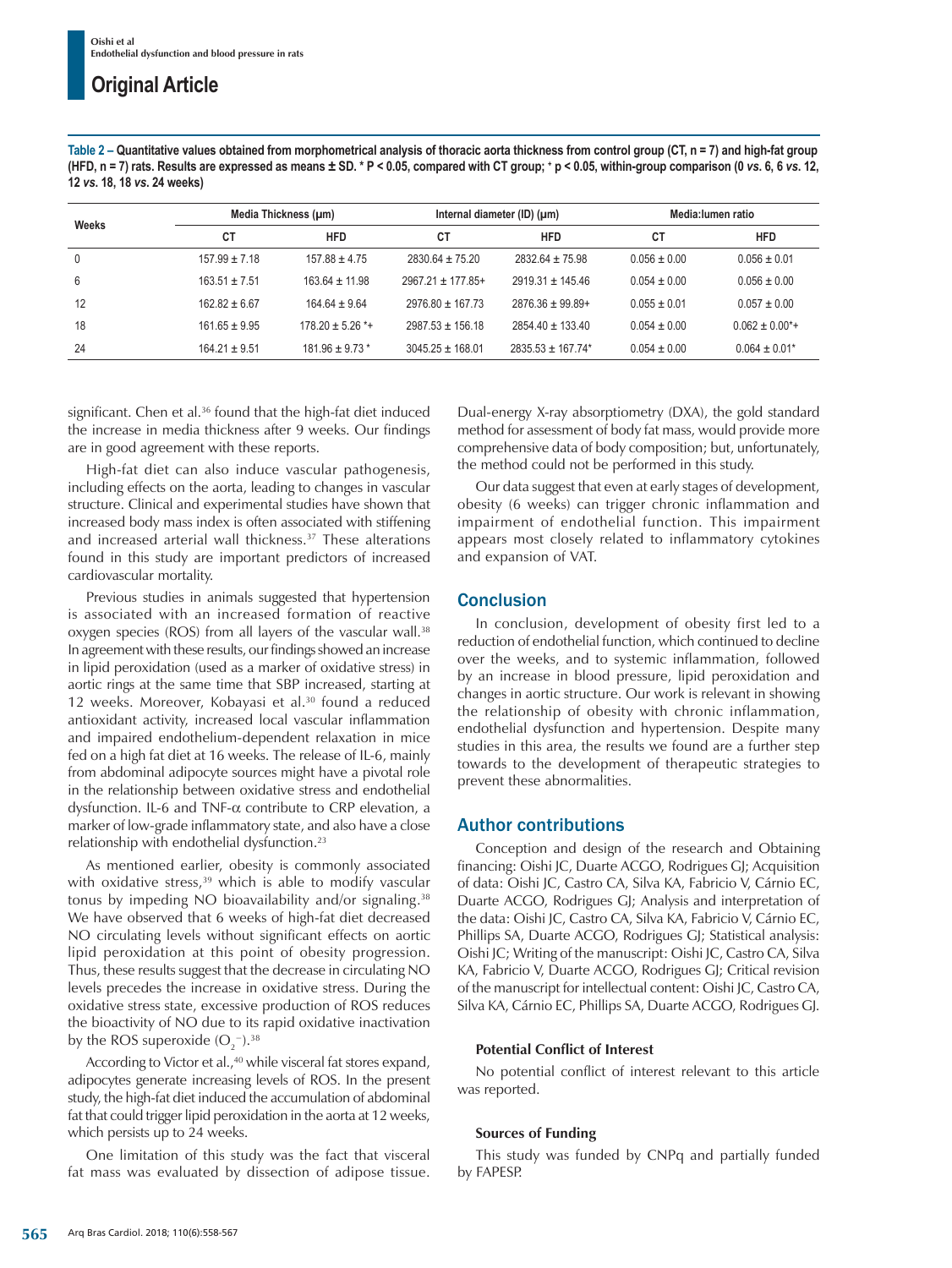### **Study Association**

This article is part of the thesis of Post Doctoral submitted by Jorge Camargo Oishi, from Universidade Federal de São Carlos.

### **References**

- 1. Beleigoli AM, Boersma E, Diniz MD, Lima-Costa MF, Ribeiro AL. Overweight and class I obesity are associated with lower 10-year risk of mortality in Brazilian older adults: the Bambuí Cohort Study of Ageing. PLoS One. 2012;7(12):e52111. doi: 10.1371/journal.pone.0052111.
- 2. Field AE, Coakley EH, Must A, Spadano JL, Laird MA, Dietz WH, et al. Impact of overweight on the risk of developing common chronic diseases during a 10 year period. Arch Intern Med. 2001;161(13):1581-6. doi:10.1001/ archinte.161.13.1581.
- 3. Iantorno M, Campia U, Di Daniele N, Nistico S, Forleo GB, Cardillo C, et al. Obesity, inflammation and endothelial dysfunction. J Biol Regul Homeost Agents. 2014;28(2):169-76. PMID: 25001649.
- 4. World Health Organization. (WHO) Cardiovascular diseases. [Cited in 2016 Feb 10]. Available from: http://www.who.int/cardiovasculardiseases/en
- 5. Davel AP, Wenceslau CF, Akamine EH, Xavier FE, Couto, GK, Oliveira HT, et al. Endothelial dysfunction in cardiovascular and endocrine-metabolic diseases: an update. Braz J Med Biol Res. 2011;44(9):920-32. doi: http:// dx.doi.org/10.1590/S0100-879X2011007500104.
- 6. Furchgott RF, Zawadzki JV. The obligatory role of endothelial cells in the relaxation of arterial smooth muscle by acetylcholine. Nature. 1980;288(5789):373-6. PMID: 6253831.
- 7. Vanhoutte PM. The endothelium modulator of vascular smooth-muscle tone. N Engl J Med. 1988;319(8):512-3. doi: 10.1056/NEJM198808253190809.
- 8. Furchgott RF, Vanhoutte PM. Endothelium-derived relaxing and contracting factors. FASEB J. 1989;3(9):2007-18. PMID: 2545495.
- 9. Costa RR, Villela NR, Souza MG, Boa BC, Cyrino FZ, Silva SV, et al. High fat diet induces central obesity, insulin resistance and microvascular dysfunction in hamsters. Microvasc Res. 2011;82(3):416-22. doi: 10.1016/j. myr.2011.08.007
- 10. Kurtel H, Rodrigues SF, Yilmas CE, Yildirim A, Granger DN. Impaired vasomotor function induced by combination of hypertension and hypercholesterolemia. J Am Soc Hypertens. 2013;7(1):14-23. doi:10.10.16/j.jash.2012.11.005.
- 11. Estadella D, Oyama LM, Bueno AA, Habitante CA, Souza GI, Ribeiro EB, et al. A palatable hyperlipidic diet causes obesity and affects brain glucose metabolism in rats. Lipids Health Dis. 2011;Sep 23;10:168. doi: 10.1186/1476-511X-10-168.
- 12. Rodrigues GJ, Pereira AC, Vercesi JA, Lima RG, Silva RS, Bendhack LM. Long-lasting hypotensive effect in renal hypertensive rats induced by nitric oxide released from a ruthenium complex. J Cardiovasc Pharmacol. 2012;60(2):193-8. doi: 10.1097/FJC.0b013e31825bacc4.
- 13. Oishi JC, Buzinnari TC, Pestana CR, De Moraes TF, Vatanabe IP, Wink DA, et al. In vitro treatment with cis-[(Ru(H-dcbpy-)2(Cl)(NO)]) improves the endothelial function in aortic rings with endothelial dysfunction. J Pharm Pharm Sci. 2015;18(5):696-704. PMID: 26670366.
- 14. Jiang ZY, Woollard AC, Wolff S. Lipid hydroperoxide measurement by oxidation of Fe2+ in the presence of xylenol orange. Comparison with the TBA Assay and a lodometric Method. Lipids. 1991;26(10)853-6. PMID: 1795606.
- 15. Pereira FH, Batalhão ME, Cárnio EV. Correlation between body temperature, blood pressure and plasmatic nitric oxide in septic patients. Rev Lat Am Enfermagem. 2014;22(1):123-8. doi: 10.1590/0104-1169.2896.2392.

### **Ethics approval and consent to participate**

This study was approved by the Ethics Committee on Animal Experiments of Universidade Federal de São Carlos under the protocol number 026/2013.

- 16. Coura MA, Pacheco ME, Simões HF, Moraes JF, Campbell CS. Estudo morfoquantitativo da parede da aorta de ratos wistar idosos treinados com exercício aeróbio. Motri. 2012;8(4):71-9. doi: http://dx.doi.org/10.6063/ motricidade.8(4).1554.
- 17. Huang PL. eNOS, metabolic syndrome and cardiovascular disease. Trends Endocrinol Metab. 2009;20(6):295-302. doi: 10.1016/j.tem.2009.03.005.
- 18. Gomez-Ambrosi J, Silva C, Galofre JC, Escalada J, Santos S, Millán D, et al. Body mass index classification misses subjects with increased cardiometabolic risk factors related to elevated adiposity. Int J Obes. (Lond). 2012;36(2):286-94. doi: 10.1038/ijo.2011.100.
- 19. Tchernof A, Despres JP. Pathophysiology of human visceral obesity: an update. Physiol Rev. 2013;93(1):359-404. doi: 10.1152/physrev.00033.2011.
- 20. Gregor MF, Hotamisligil GS. Inflammatory mechanisms in obesity. Annu Rev Immunol. 2011;29:415-45. doi: 10.1146/annurevimmunol-031210-101322.
- 21. Jung UJ, Choi MS. Obesity and Its metabolic complications: the role of adipokines and the relationship between obesity, inflammation, insulin resistance, dyslipidemia and nonalcoholic fatty liver disease. J Mol Sci. 2014;15(4):6184-223. doi:10.3390/ijms15046184.
- 22. Li FY, Lam KS, Xu A. Therapeutic perspectives for adiponectin: an update. Curr Med Chem. 2012;19(32):5513-23. doi: 10.2174/092986712803833173.
- 23. Van Gaal LF, Mertens IL, De Block CE. Mechanisms linking obesity with cardiovascular disease. Nature. 2006;444(7121):875-80. doi: 10.1038/ nature05487.
- 24. Barbosa-da-Silva S, Fraulob-Aquino JC, Lopes JR, Mandarim-de-Lacerda CA, Aguila MB. Weight cycling enhances adipose tissue inflammatory responses in male mice. PLoS One. 2012;7(7):e39837. doi: 10.1371/ journal.pone.0039837.
- 25. Carvalho KM, Marinho Filho JD, de Melo TS, Araújo AJ, Quetz Jda S, da Cunha Mdo P, et al. The resin from protium heptaphyllum prevents high-fat diet-induced obesity in mice: scientific evidence and potential mechanisms. Evid Based Complement Alternat Med. 2015;2015:106157. doi: 10.1155/2015/106157.
- 26. Chantemele EJ, Stepp DW. Influence of obesity and metabolic dysfunction on the endothelial control in the coronary circulation. Mol Cell Cardiol. 2012;52(4):840-7. doi:10.1016/j.yjmcc.2011.08.018.
- 27. Bray GA. Medical consequence of obesity. J Clin Endocrinol Metab. 2004;89(6):2583-9. doi: 10.1210/jc.2004-0535.
- 28. De Kreutzenberg SV, Crepaldi C, Marchetto S, Calò L, Tiengo A, Del Prato S, et al. Plasma free fatty acids and endothelium-dependent vasodilation: effect of chain-length and cyclooxygenase inhibition. J Clin Endocrinol Metab. 2000;85(2):793-8. doi: 10.1210/jcem.85.2.6352.
- 29. Boustany-Kary CM, Gong M, Akers WS, Guo Z, Cassis LA. Enhanced vascular contractility and diminished coronary artery flow in rats made hypertensive from diet-induced obesity. Int J Obes (Lond). 2007;31(11):1652-9. doi: 10.1038/sj.ijo.0803426.
- 30. Kobayasi R, Akamine EH, Davel AP, Rodrigues MA, Carvalho CR, Rossoni LV. Oxidative stress and inflammatory mediators contribute to endothelial dysfunction in high-fat diet-induced obesity in mice. J Hypertens. 2010;28(10):2111-9 doi: 10.1097/HJH.0b013e32833ca68c.